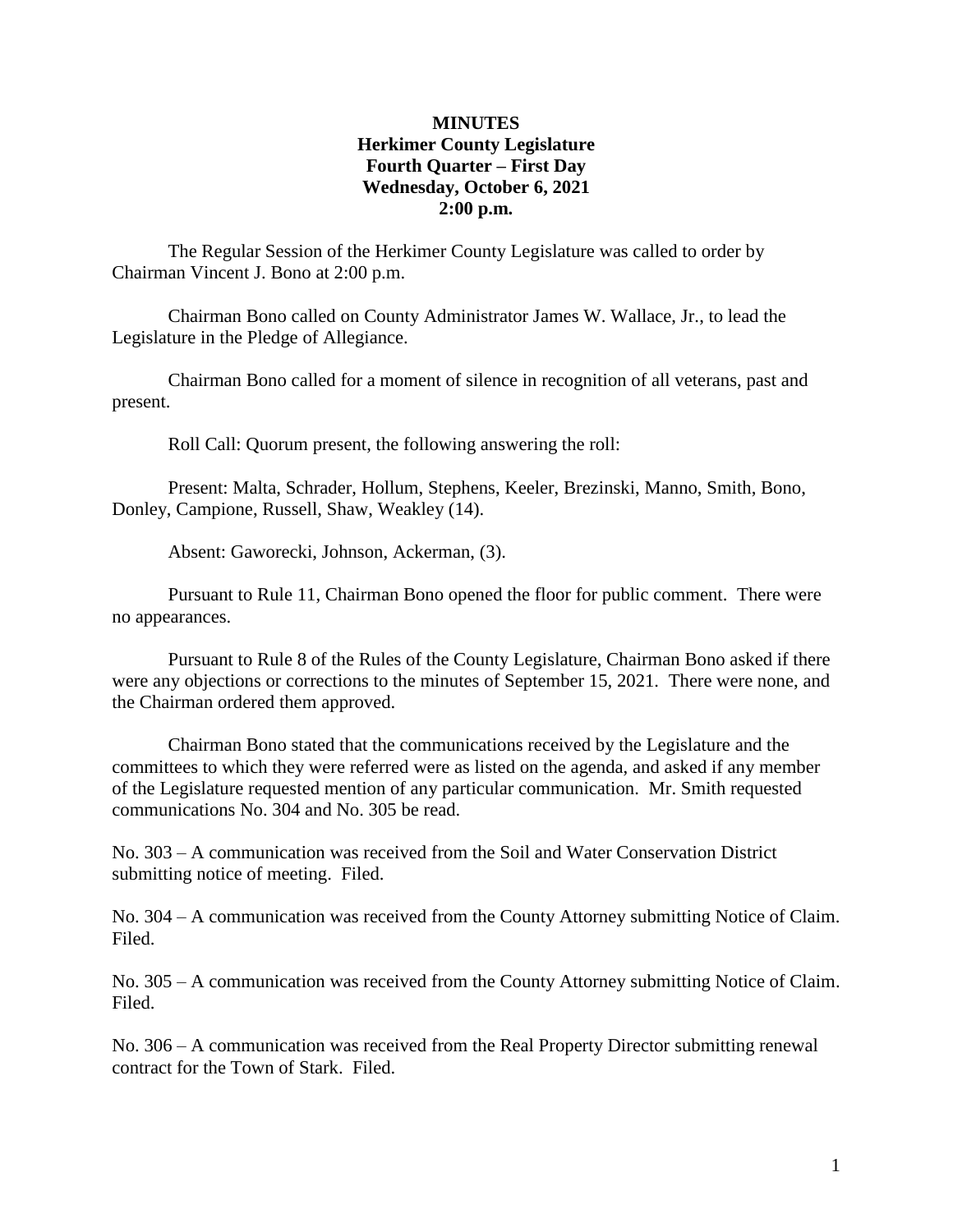No. 307 – A communication was received from the County Auditor submitting tax corrections for the month of August. Filed.

No. 308 – A communication was received from the County Administrator submitting request for transfer. Filed.

No. 309 – A communication was received from the Capital District OTB submitting financial report for June & July 2021. Filed.

No. 310 – A communication was received from the NYSAC President submitting resolutions adopted at the NYSAC Fall Seminar. Filed.

No. 311 – A communication was received from the Budget Officer/Purchasing Agent requesting architectural fees for the development of bid specifications for the highway roof. Referred to the Committee on Highways and the Committee on Ways & Means.

No. 312 – A communication was received from the Highway Superintendent requesting roof replacement at the highway garage. Referred to the Committee on Highways and the Committee on Ways & Means.

No. 313 – A communication was received from the Budget Officer/Purchasing Agent requesting architectural and engineering services. Referred to the Committee on Public Safety & Emergency Management.

No. 314 – A communication was received from the Personnel Officer requesting approval for reimbursement to county employees for flu shots administered by the Herkimer County Public Health Department. Referred to the Committee on Ways & Means.

No. 315 – A communication was received from the STOP-DWI Coordinator recommending appointments to STOP-DWI Advisory Board. Referred to the Committee on Public Safety & Emergency Management.

No. 316 – A communication was received from the Budget Officer/Purchasing Agent requesting acceptance of 2021 Emergency Performance Grant and requesting budget amendment and creation of project. Referred to the Committee on Public Safety & Emergency Management and the Committee on Ways & Means.

No. 317 – A communication was received from the Budget Officer/Purchasing Agent requesting amendment to 2021 budget to include the year three allocation for the System of Care Grant in Public Health. Referred to the Committee on Human Resources and the Committee on Ways & Means.

No. 318 – A communication was received from the Chairman of the Sewer Board submitting reappointment to the Sewer Board. Referred to the Committee on Natural Resources.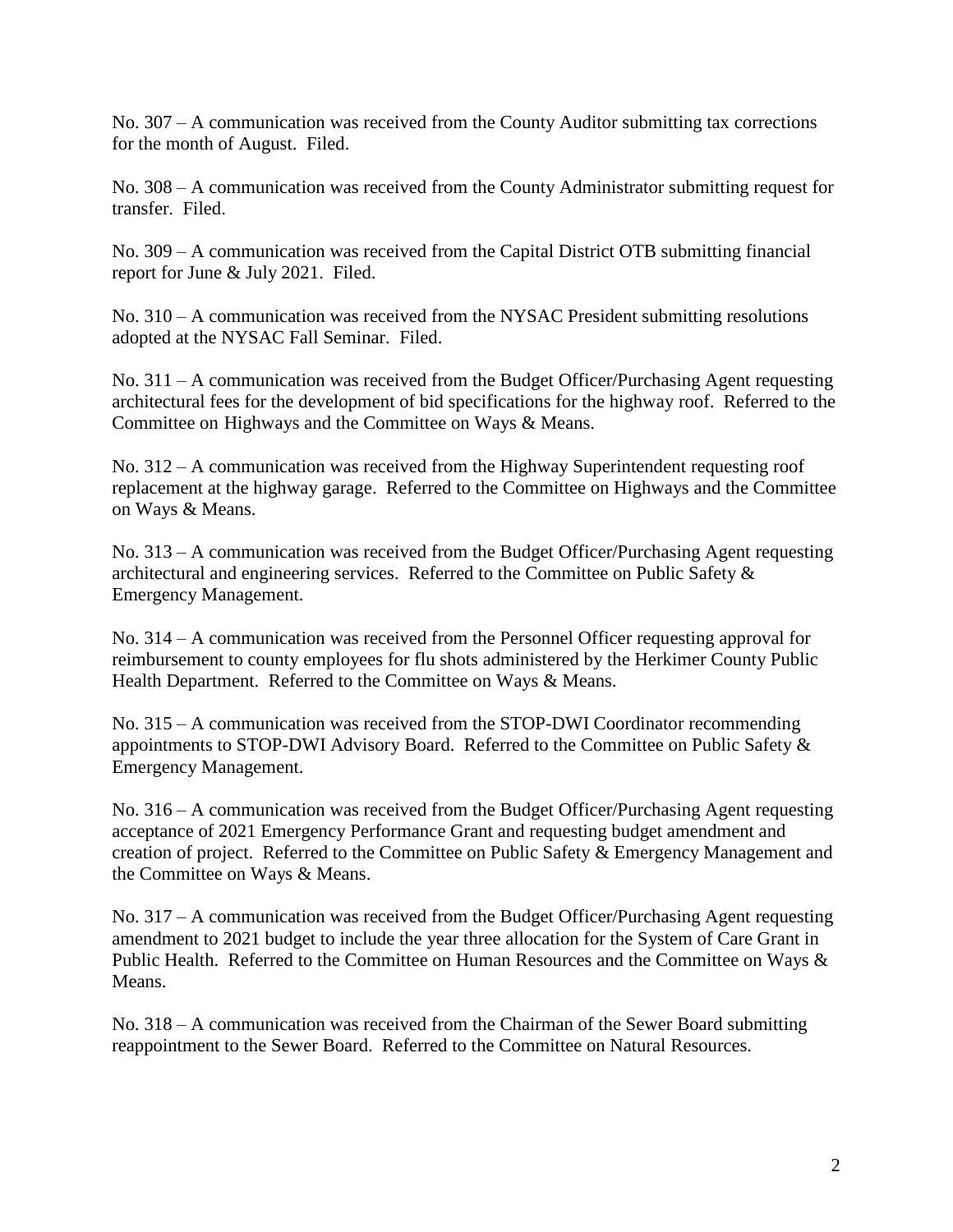No. 319 – A communication was received from the County Attorney requesting to authorize a settlement relating to the opioid crisis. Referred to the Committee on Ways & Means.

No. 320 – A communication was received from the Budget Officer/Purchasing Agent requesting creation of account and transfer of funds in the Treasurer's Office. Referred to the Committee on Ways & Means.

No. 321 – A communication was received from the Highway Superintendent requesting approval of 2021/2022 capital construction projects. Referred to the Committee on Highways.

No. 322 – A communication was received from the Budget Officer/Purchasing Agent requesting transfer of funds in connection with fees for the Hudson River-Black River Regulation District. Referred to the Committee on Ways & Means.

No. 323 – A communication was received from the Budget Officer/Purchasing Agent requesting transfer in Mental Health. Referred to the Committee on Ways & Means.

No. 324 – A communication was received from the Budget Officer/Purchasing Agent requesting appropriation of funds to make repairs to a trench drain. Referred to the Committee on Highways and the Committee on Ways & Means.

No. 325 – A communication was received from the Budget Officer/Purchasing Agent requesting transfer of funds to purchase a Fuel Management System for the Highway Department. Referred to the Committee on Highways and the Committee on Ways & Means.

No. 326 – A communication was received from the Director of Public Health requesting extension of grant. Referred to the Committee on Human Resources and the Committee on Ways & Means.

No. 327 – A communication was received from the Sewer District submitting resolution for approval for field use by organizations. Referred to the Committee on Natural Resources and the Committee on Ways & Means.

No. 328 – A communication was received from the Commissioner of Social Services requesting amendment to Resolution No. 172 of 2021 to accept funding and authorize contracts. Referred to the Committee on Human Resources and the Committee on Ways & Means.

No. 329 – A communication was received from the Budget Officer/Purchasing Agent requesting transfer of funds and creation of account in connection with purchase of new financial accounting system. Referred to the Committee on Ways & Means.

No.  $330 - A$  communication was received from the Director of Employment & Training requesting sub-lease agreement with the NYS Education Department on behalf of the Office of Adult Career and Continuing Education Services-Vocational Rehabilitation (ACCES-VR). Referred to the Committee on County Planning & Development and the Committee on Ways & Means.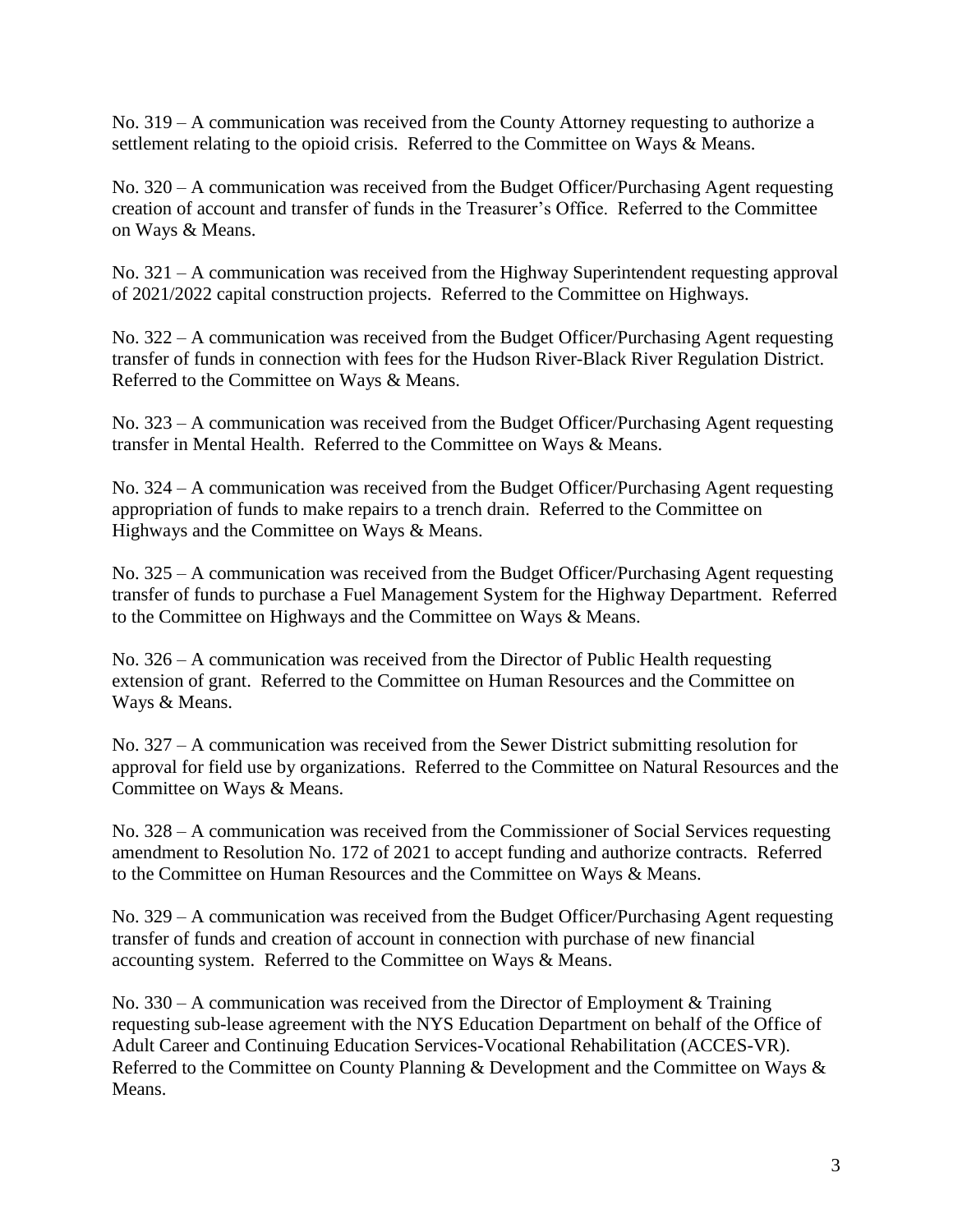No. 331 – A communication was received from the Personnel Officer requesting amendment to hourly salary schedule for temporary part-time position in Treasurer's Office. Referred to the Committee on Ways & Means.

Pursuant to Rule 6, Chairman Bono then proceeded with Reports of Standing Committees. Legislator Hollum, Chairman of the Committee on Administration/Veterans' Affairs Committee gave an update that early voting will begin October  $23<sup>rd</sup>$  and Election Day is Tuesday, November 2nd; Chairman Bono gave an update on the Solid Waste Authority's draft budget.

On motion of Mr. Campione, seconded by Mr. Stephens, Resolution No. 234 – Resolution No. 237 were handed up; voted on and adopted by voice vote:

For: Ayes (14). Against: None.

Absent: Gaworecki, Johnson, Ackerman, (3).

#### **Consent Agenda:**

- 234 PUB. SFTY./EMER. MGMT.: As regards membership on the STOP-DWI Advisory Board
- 235 NAT. RESOURCES: Designating member to Herkimer County Sewer Board
- 236 WAYS & MEANS: Authorizing creating an account and transferring funds
- 237 WAYS & MEANS: Authorizing transfer of funds

The Chairman continued with the Regular Agenda.

## **HERKIMER COUNTY LEGISLATURE**

No. 234

#### **REPORT AND RESOLUTION AS REGARDS MEMBERSHIP ON THE STOP-DWI ADVISORY BOARD**

#### **Sponsored by: Committee on Public Safety/Emergency Management**

WHEREAS, a communication from Michael J. Edwards, STOP-DWI Coordinator, dated August 31, 2021 advises this Legislature that the STOP-DWI Advisory Board recommends the reappointment of certain members to the STOP-DWI Advisory Board as well as appointments; now, therefore, be it

RESOLVED, that the individuals serving in the following titles and individuals listed are hereby reappointed and appointed to the STOP-DWI Advisory Board to serve a term of three years commencing July 1, 2021 and ending June 30, 2024, except as indicated: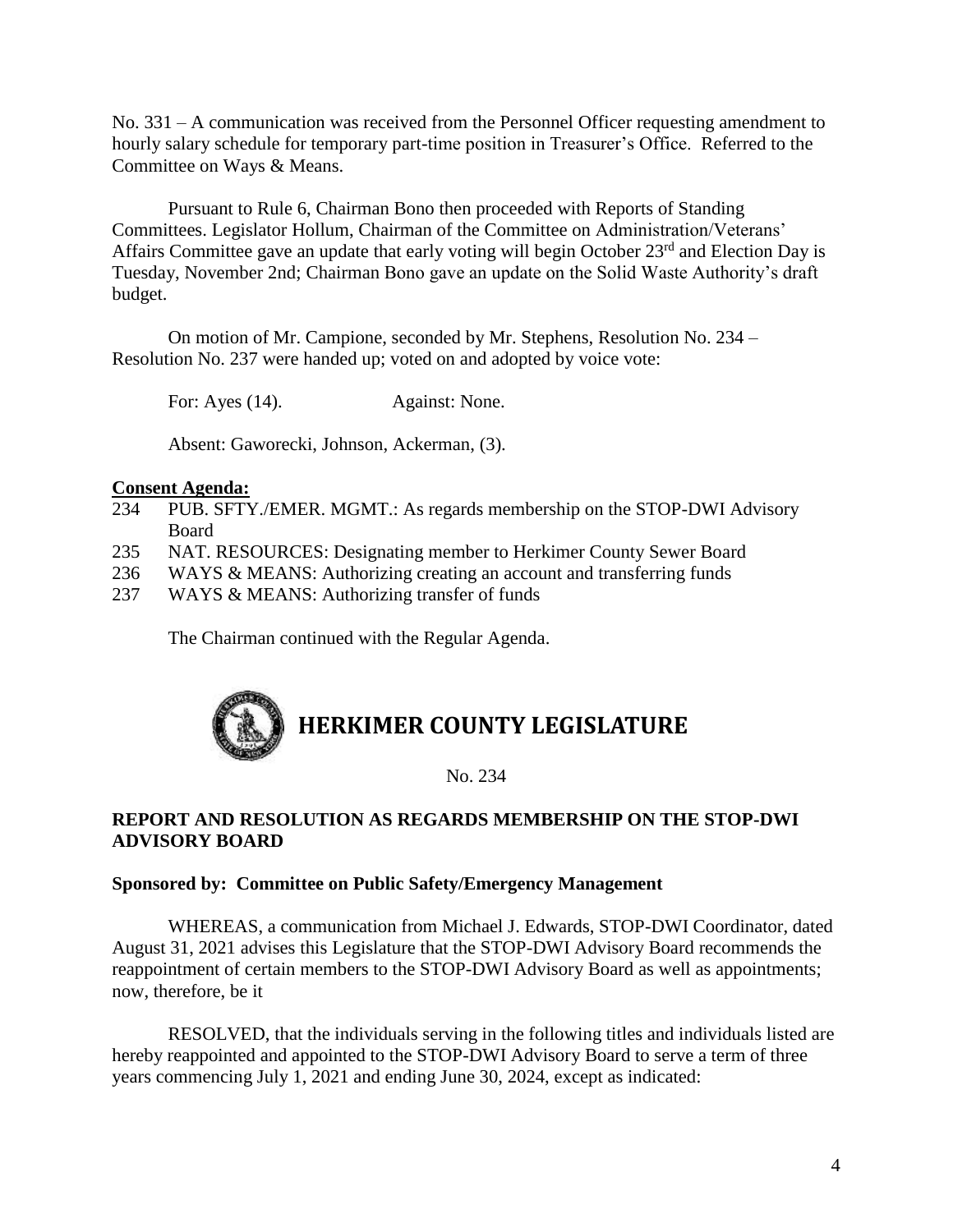#### **Reappointments:**

Herkimer County District Attorney Herkimer County Director of Probation William Penree, Community Member

#### **Appointments:**

Leigh Parks-Brewer, Community Member Adam Jones, Education Member (July 1, 2021 through June 30, 2023)

and, be it further

RESOLVED, that certified copies of this Resolution be forwarded to the Coordinator of the STOP-DWI Program and the appointees.

Dated: October 6, 2021.

### **HERKIMER COUNTY LEGISLATURE**

No. 235

#### **REPORT AND RESOLUTION DESIGNATING MEMBER TO HERKIMER COUNTY SEWER BOARD**

#### **Sponsored by: Committee on Natural Resources**

WHEREAS, the Legislature of the County of Herkimer, by Resolution No. 100 for the year 1993 determined that the administrative body of the Herkimer County Sewer District should thereafter be a five member board and appointed the chief executive officer or their designees of the Villages of Ilion, Frankfort and Mohawk and the Towns of Frankfort and German Flatts as members of said Board; and

WHEREAS, by letter dated August 30, 2021 from the Herkimer County Sewer District, your Committee has been advised that the Village of Frankfort has submitted a letter for reappointment of Richard D. Adams, Jr. as designee of the Village of Frankfort for a five year term; now, therefore, be it

RESOLVED, that Richard D. Adams, Jr., of Frankfort, New York, is hereby re-appointed to the Herkimer County Sewer District Board for a five year term to expire on 2/28/2026; and, be it further

RESOLVED, that certified copies of this Resolution be forwarded to the Herkimer County Treasurer, Auditor, Budget Officer, Personnel Officer, Herkimer County Sewer District, and the above appointee.

Dated: October 6, 2021.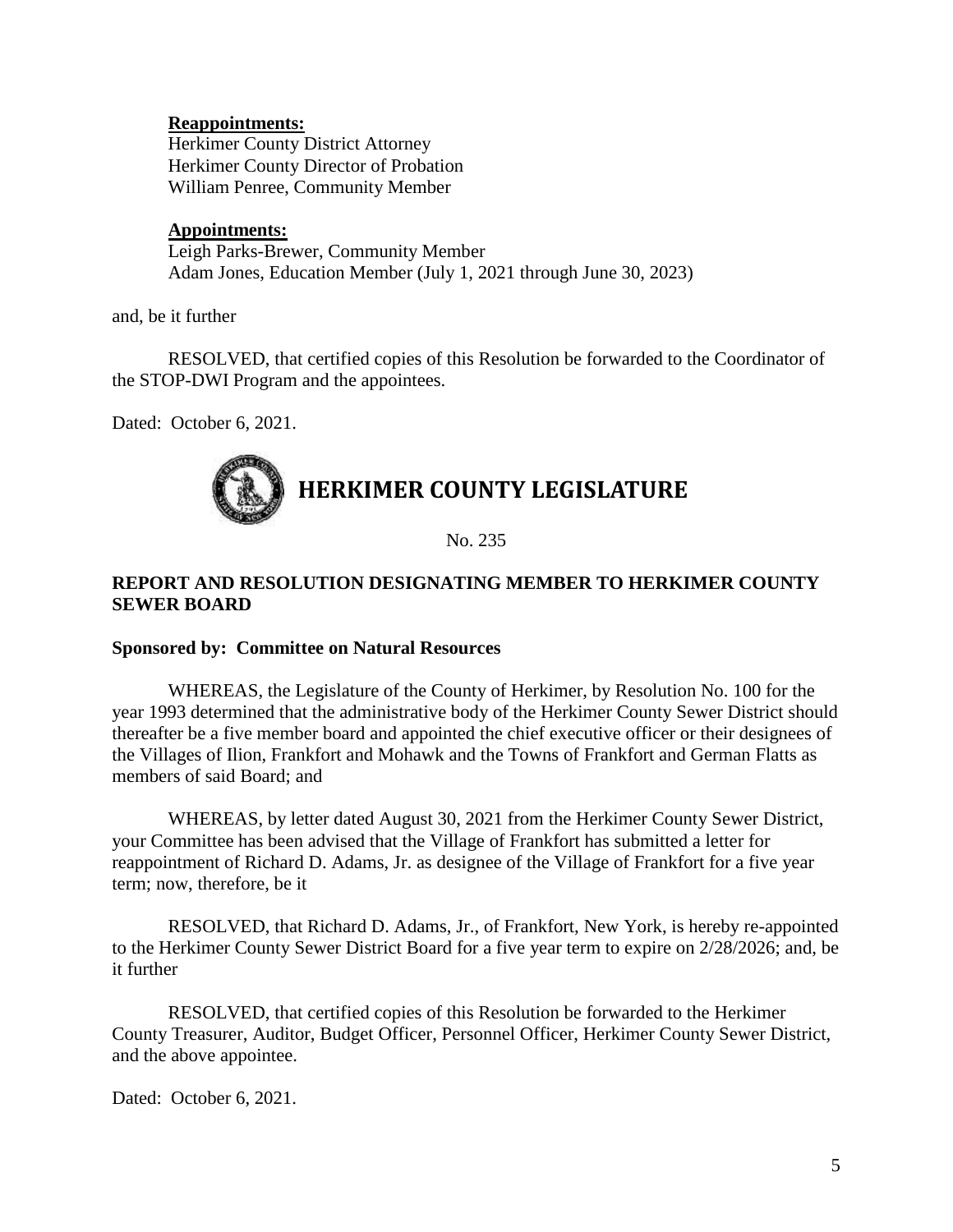

#### **REPORT AND RESOLUTION AUTHORIZING CREATING AN ACCOUNT AND TRANSFERRING FUNDS**

#### **Sponsored by: Committee on Ways & Means**

WHEREAS, Resolution No. 231 of 2021 amended the hourly salary schedule for account number A1326, County Treasurer, Property Tax; and

WHEREAS, your Committee on Ways and Means, to which was referred a communication from Sheri A. Ferdula, Budget Officer/Purchasing Agent, dated September 17, 2021, submitting a request to create an account and transfer funds, reports that we have examined said communication, inquired into the subject matter thereof, recommend that said transfers be made, and offer the following Resolution:

RESOLVED, that the Herkimer County Treasurer be, and she hereby is, authorized and directed to create the below account and transfer the following sum from and to the following accounts in the 2021 Budget:

\$6,000 From: A1325.10100, Treasurer, Temporary Employees To: A1326.10100, Co. Treasurer, Prop. Tax Temporary Employees (create)

and, be it further

RESOLVED, that certified copies of this Resolution be forwarded to the Herkimer County Treasurer, Auditor, and Budget Officer.

Dated: October 6, 2021.



No. 237

#### **REPORT AND RESOLUTION AUTHORIZING TRANSFER OF FUNDS**

#### **Sponsored by: Committee on Ways & Means**

WHEREAS, your Committee on Ways and Means, to which was referred a communication from Sheri A. Ferdula, Budget Officer/Purchasing Agent, dated September 17,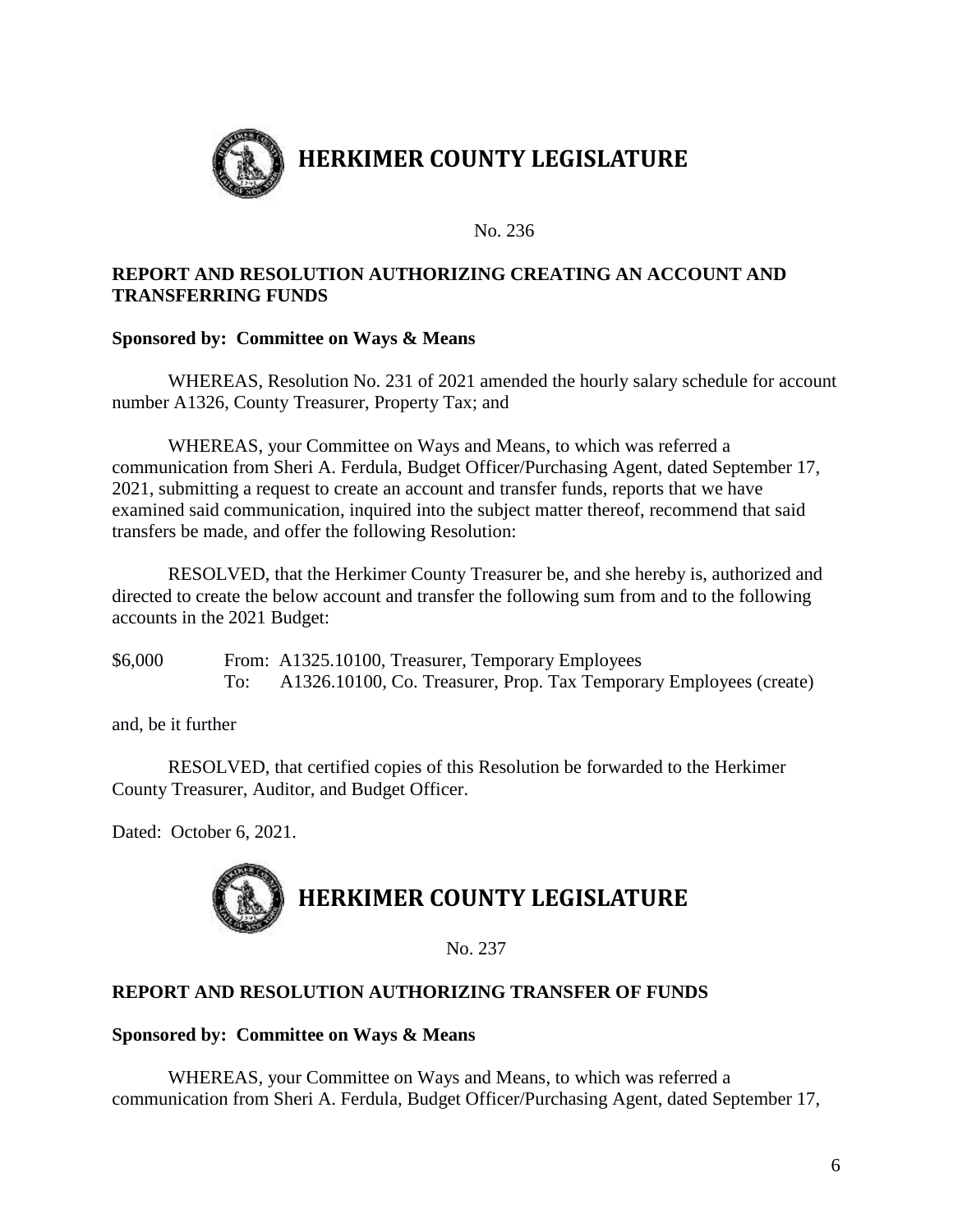2021, submitting a request for a transfer of funds for the 2021 assessment of fees for the Hudson River-Black River Regulation District, reports that we have examined said communication, inquired into the subject matter thereof, and recommend that said transfer be made and offer the following Resolution:

RESOLVED, that the Herkimer County Treasurer be, and she hereby is, authorized and directed to transfer the following sum from and to the following accounts in the 2021 Budget:

\$3,264 From: A6100.40000, Medicaid, Contractual Expense To: A8732.46000, Conservation (Black River), Miscellaneous Expense

and, be it further

RESOLVED, that certified copies of this Resolution be forwarded to the Herkimer County Treasurer, Auditor, and Budget Officer.

Dated: October 6, 2021.

On motion of Mr. Stephens, seconded by Mr. Russell, Report and Resolution No. 238 sponsored by the Committee on Public Safety & Emergency Management and the Committee on Ways & Means accepting grant funding, authorizing e-signature, creating project, and amending 2021 budget was handed up; voted on and adopted by voice vote:

For: Ayes (14). Against: None.

Absent: Gaworecki, Johnson, Ackerman, (3).

# **HERKIMER COUNTY LEGISLATURE**

No. 238

#### **REPORT AND RESOLUTION ACCEPTING GRANT FUNDING, AUTHORIZING E-SIGNATURE, CREATING PROJECT, AND AMENDING 2021 BUDGET**

#### **Sponsored by: Committee on Public Safety/Emergency Management Committee on Ways and Means**

WHEREAS, by letter dated September 17, 2021, John J. Raymond, Director of Emergency Services has advised of an Emergency Management Program Grant FY2021 in the amount of \$28,554.00 provided by the U.S. Department of Homeland Security and FEMA and will be managed by New York State Division of Homeland Security and Emergency Services; and

WHEREAS, letter further advises this is a 50/50 matching grant with a performance period of October 1, 2021 through September 30, 2023; and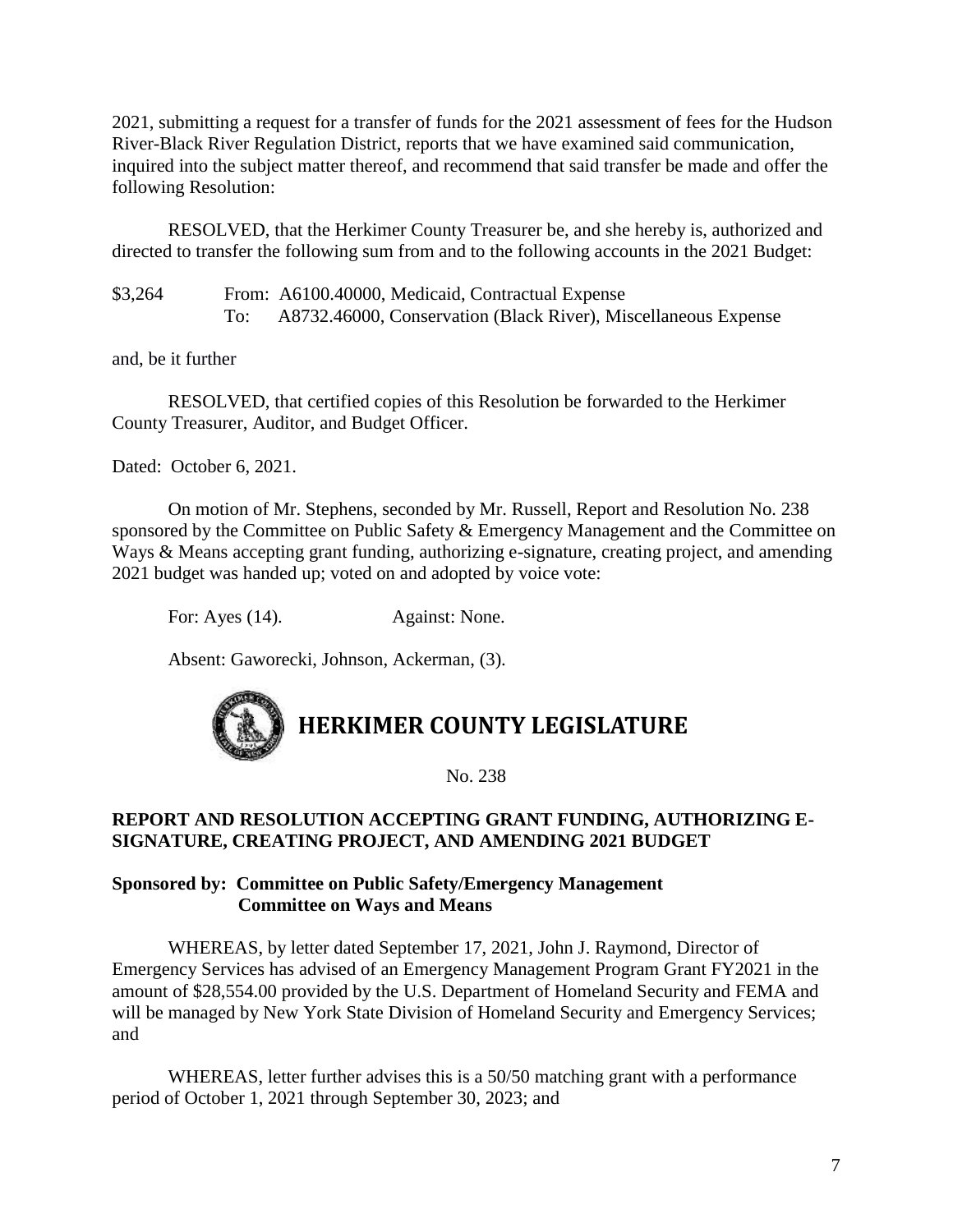WHEREAS, by letter dated September 17, 2021, from Sheri A. Ferdula, Budget Officer/Purchasing Agent, this Legislature is advised that a project be established, and the 2021 budget must be amended; now, therefore, be it

RESOLVED, that the above described grant is hereby accepted, a project is established, and that the 2021 budget be amended as follows:

| A3020A.4389H, Emergency Mgmt, HS, Federal Aid, Proj EM06-8     | From: \$0 | To: $$28,554$ |
|----------------------------------------------------------------|-----------|---------------|
| A3020A.44000, Emergency Mgmt, HS, Contracted Svs., Proj EM06-8 | From: \$0 | To: $$28.554$ |

and, be it further

RESOLVED, that the Chairman of the Legislature be authorized to e-sign the grant document; and, be it further

RESOLVED, that certified copies of this Resolution be forwarded to the Herkimer County Treasurer, Auditor, Budget Officer, and Director of Emergency Services.

Dated: October 6, 2021.

On motion of Mr. Schrader, seconded by Mr. Donley, Report and Resolution No. 239 sponsored by the Committee on Natural Resources and the Committee on Ways & Means authorizing use of surplus grounds of the Herkimer County Sewer District by local sports organizations was handed up; voted on and adopted by voice vote:

For: Ayes (14). Against: None.

Absent: Gaworecki, Johnson, Ackerman, (3).



No. 239

#### **REPORT AND RESOLUTION AUTHORIZING USE OF SURPLUS GROUNDS OF THE HERKIMER COUNTY SEWER DISTRICT BY LOCAL SPORTS ORGANIZATIONS**

**Sponsored by: Committee on Natural Resources Committee on Ways and Means**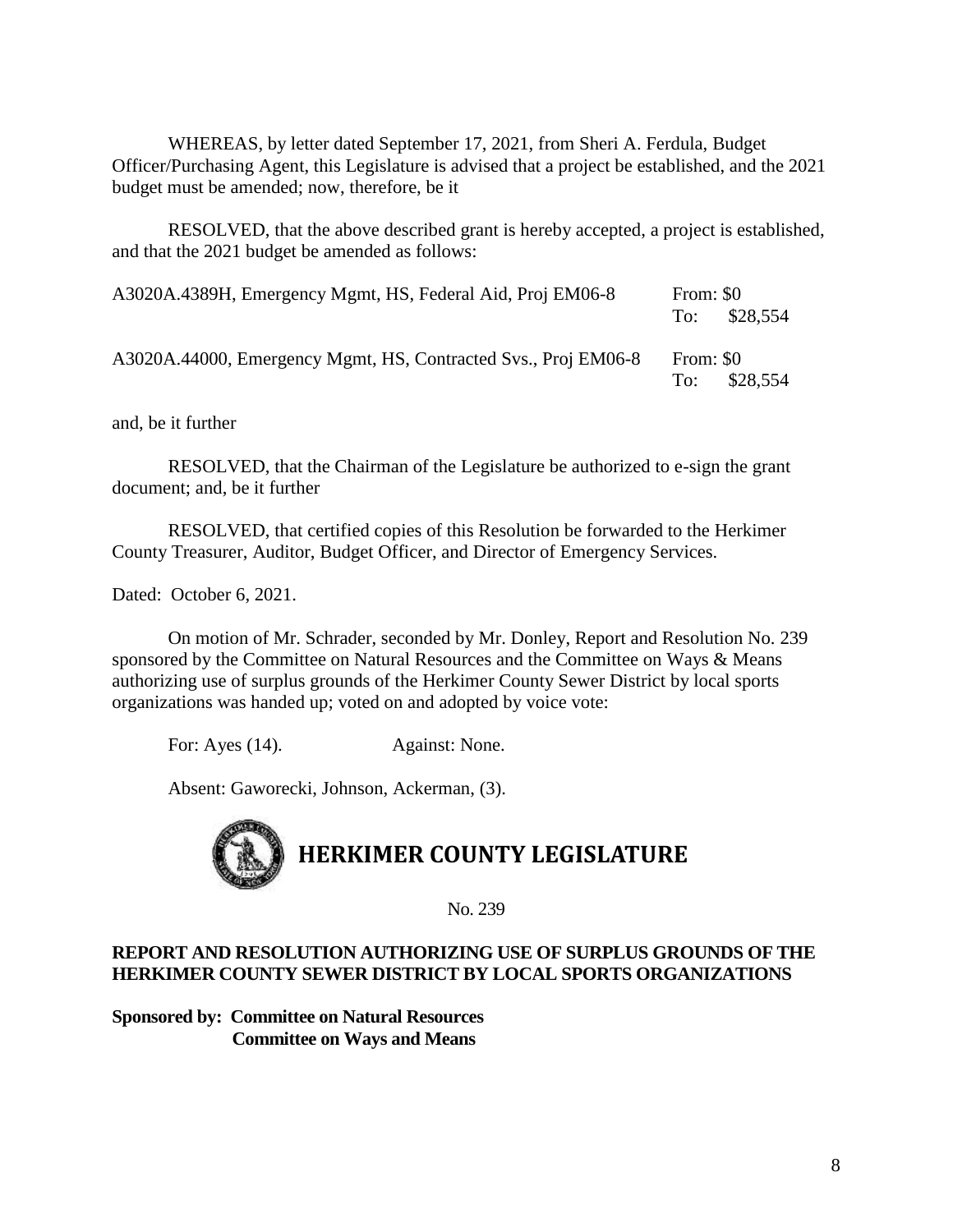WHEREAS, by letter dated September 16, 2021, Robin Nalaskowski, Secretary to the Sewer District Board, has requested consideration and approval of Herkimer County Sewer District Resolution HCSD-2021-07 adopted by the Sewer District Board on September 15, 2021; and

WHEREAS, the Herkimer County Sewer District by said Resolution HCSD-2021-07 authorizes use of its surplus grounds by the Central Valley Little League, Mohawk Girls Youth Softball, the Mohawk Valley Hockey Club, the Ilion Region of AYSO, or any of their successor organizations pursuant to an annual written lease agreement to be signed by the Herkimer County Sewer District Board Chairman, or in his absence, the Vice-Chair; and

WHEREAS, by Resolution No. 229 of 1990, the Herkimer County Legislature approved a resolution of the Herkimer County Sewer District to allow use of surplus lands owned by the Sewer District for activities sponsored by the Village of Mohawk; and

WHEREAS, by Resolution No. 118 of 1995, the Herkimer County Legislature approved Herkimer County Sewer District Resolution HCSD-91-15 allowing Mohawk Little League to make use of Sewer District property to further the concept of the Environmental Protection Agency's "multiple use" policies encouraging recreational uses pursuant to the Water Pollution Control Act Section 201(f); now, therefore, be it

RESOLVED, that the Herkimer County Legislature approves Sewer District Resolution HCSD-2021-07 of September 15, 2021 authorizing a written lease agreement with the above designated organizations, or any of their successor organizations; and, be it further

RESOLVED, that said leases with the above organizations shall be on an annual basis, will allow installation of a storage shed which shall be removed at tenants' costs upon expiration of the lease term, shall designate parking areas for tenants' use, shall provide for sufficient insurance and such other terms and conditions as approved by the Herkimer County Attorney and the Herkimer County Sewer District Attorney; and, be it further

RESOLVED, that certified copies of this Resolution be forwarded to the Herkimer County Treasurer, Auditor, and Herkimer County Sewer District.

Dated: October 6, 2021.

On motion of Mr. Campione, seconded by Mr. Smith, Report and Resolution No. 240 sponsored by the Committee on Highways approving projects under Article 6, Section 116 of the Highway Law was handed up; voted on and adopted by voice vote:

For: Ayes (14). Against: None.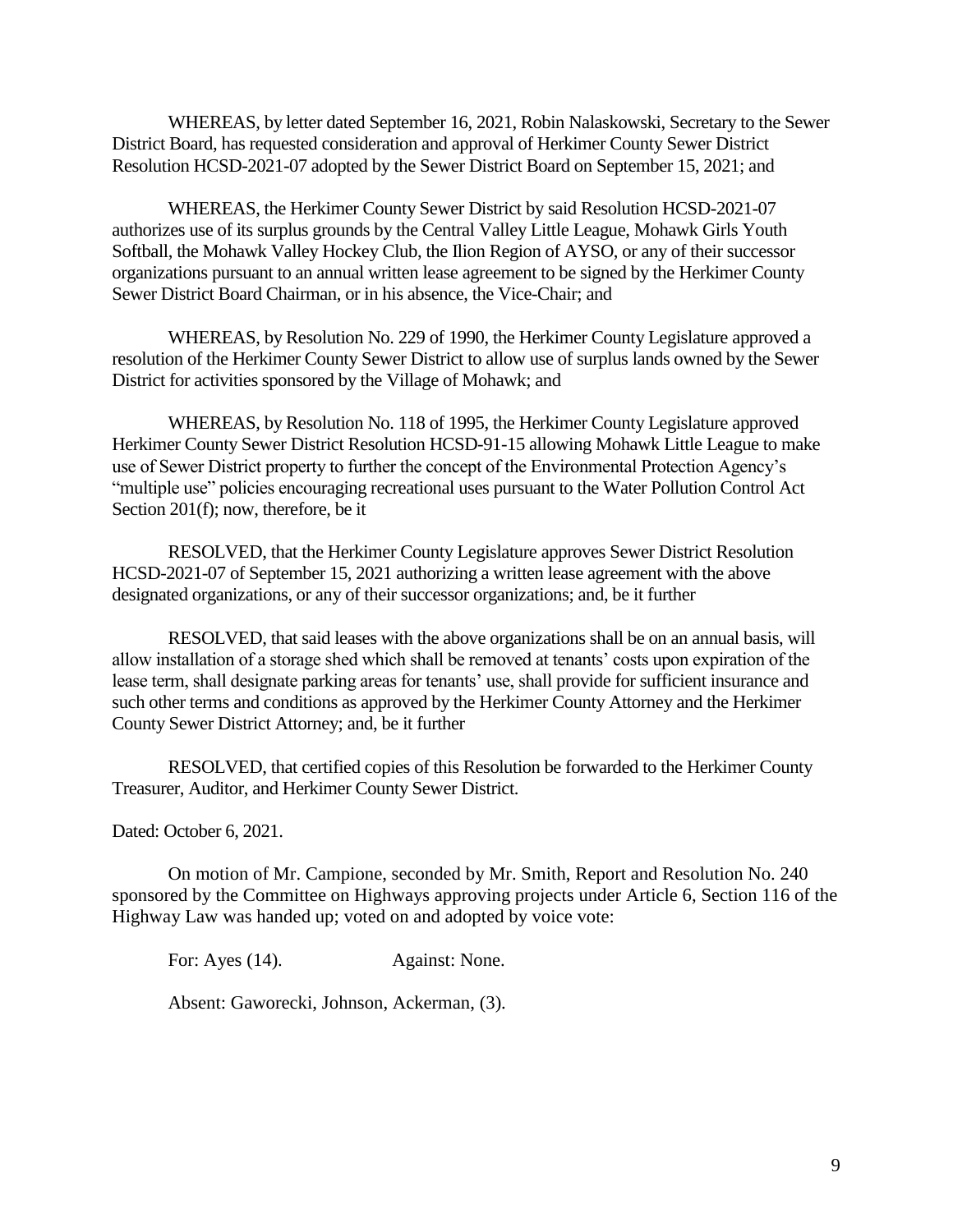

#### **REPORT AND RESOLUTION APPROVING PROJECTS UNDER ARTICLE 6, SECTION 116 OF THE HIGHWAY LAW**

#### **Sponsored by: Committee on Highways**

WHEREAS, your Committee on Highways, to which was referred the letter from Mark Nagele, County Superintendent of Highways, dated August 23, 2021, submitting three copies each of statements under Article 6 of the Highway Law designating work to be done with County Road Fund monies during the years 2021/2022 covering two projects involved in the Capital Construction Program, respectfully reports that we have examined said statements contained in said communication from and signed by the County Superintendent of Highways, recommend its adoption and offer the following Resolution:

RESOLVED, that the statements under Article 6 of the Highway Law which designate work to be done with County Road Fund monies be, and hereby are, approved by the County Legislature of the County of Herkimer for the following projects involved in the Capital Construction Program, to be funded as listed:

| <b>PROJECT</b><br>NO. | <b>ROAD/LOCATION</b>     | <b>TYPE OF PROJECT</b>                    | <b>ESTIMATED</b><br><b>CONSTRUCTION</b><br><b>COST</b> |  |
|-----------------------|--------------------------|-------------------------------------------|--------------------------------------------------------|--|
| 413                   | Wiltse Hill Road, CR95,  | Large Culvert LC095-10 Replacement        | \$1,200,000.00                                         |  |
|                       | Town of Stark            | including engineering and survey services |                                                        |  |
| 414                   | North Street, CR67       | Reconstruction/Rehabilitation including   | \$1,900,000.00                                         |  |
|                       | Village of West Winfield | engineering and survey services           |                                                        |  |

and, be it further

RESOLVED, that these projects will be funded through the American Rescue Plan monies; and, be it further

RESOLVED, that the Treasurer is to make any necessary adjustments to the interfund transfer accounts; and, be it further

RESOLVED, that certified copies of this Resolution be forwarded to the County Treasurer, County Auditor, Budget Officer, and County Highway Superintendent.

Dated: October 6, 2021.

On motion of Mr. Smith, seconded by Mr. Stephens, Report and Resolution No. 241 sponsored by the Committee on Highways and the Committee on Ways & Means appropriating funds was handed up; voted on and adopted by roll call vote:

For: Malta, Schrader, Hollum, Stephens, Keeler, Brezinski, Manno, Smith, Bono, Donley, Campione, Russell, Shaw, Weakley (14).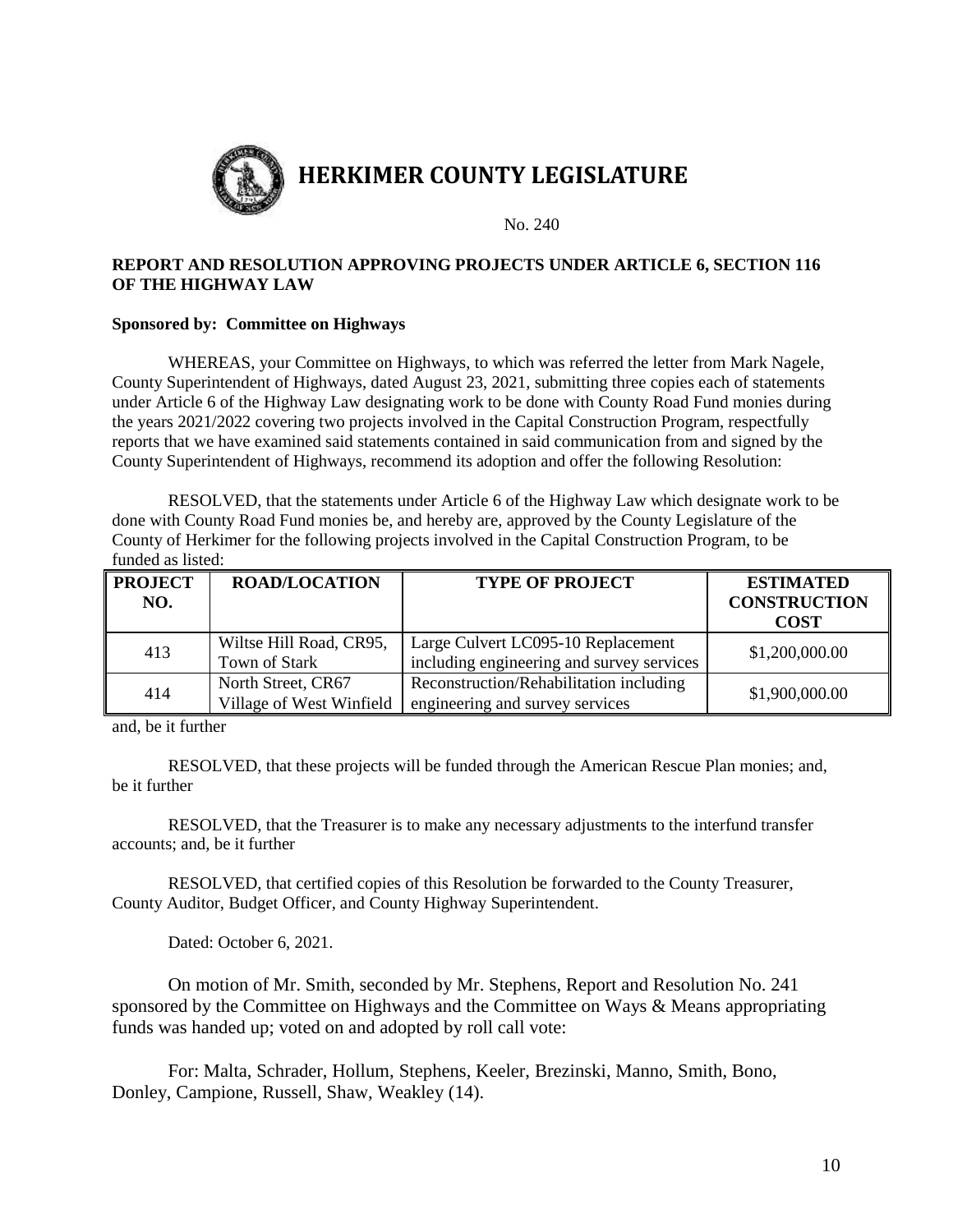Against: None. Absent: Gaworecki, Johnson, Ackerman, (3).



### **HERKIMER COUNTY LEGISLATURE**

No. 241

#### **REPORT AND RESOLUTION APPROPRIATING FUNDS**

#### **Sponsored by: Committee on Highways Committee on Ways and Means**

WHEREAS, by letter dated September 17, 2021, Sheri Ferdula, Budget Officer/Purchasing Agent, has advised that it is necessary to make repairs to the trench drain running along the driveway between the County buildings at an estimated cost of \$6,000; and

WHEREAS, the letter further advises that an appropriation in the 2021 budget will be necessary to provide the funding for the repairs and that funds have been verified and are available for this appropriation; now, therefore, be it

RESOLVED, that an appropriation be made as follows:

\$6,000 From: A889N, Reserve, County Building Improvements To: H1620.40000, Capital, Buildings, Contractual, Project 16-1

and, be it further

RESOLVED, that certified copies of this Resolution be forwarded to the Herkimer County Treasurer, Auditor, and Budget Officer.

Dated: October 6, 2021.

On motion of Mr. Smith, seconded by Mr. Campione, Report and Resolution No. 242 sponsored by the Committee on Highways and the Committee on Ways & Means authorizing purchase and transferring funds in the Highway Department was handed up; voted on and adopted by voice vote:

For: Ayes (14). Against: None.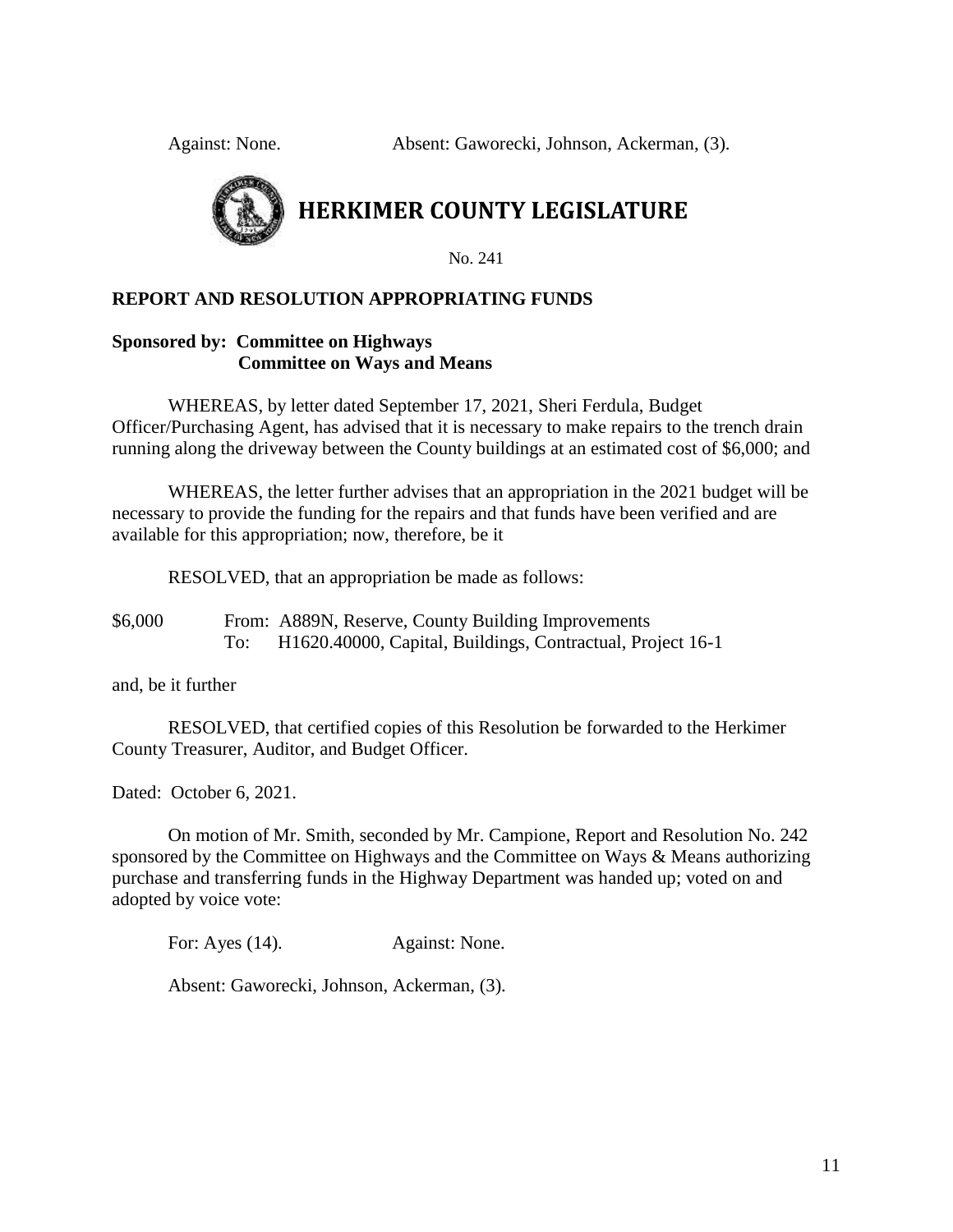

#### **REPORT AND RESOLUTION AUTHORIZING PURCHASE AND TRANSFERRING FUNDS IN THE HIGHWAY DEPARTMENT**

#### **Sponsored by: Committee on Highways Committee on Ways and Means**

WHEREAS, by letter dated September 15, 2021, from Mark A. Nagele, County Highway Superintendent, he has requested that this Legislature authorize the purchase of a Fuel Master by Syn-Tech Systems through Environmental & Fueling Systems LLC, at a cost of \$25,865.00; and

WHEREAS, by letter dated September 17, 2021, Sheri A. Ferdula, Budget Officer/Purchasing Agent has requested a transfer of funds to accommodate the purchase as follows:

| \$25,865 | From: D5110.10000-001, Maintenance Division, Salaries |
|----------|-------------------------------------------------------|
|          | DM5130.25000, Road Machinery, Other Equipment         |

now, therefore, be it

RESOLVED, that the above described purchase and transfer of funds is approved; and, be it further

RESOLVED, that certified copies of this Resolution be forwarded to the Herkimer County Treasurer, Auditor, Budget Officer, County Highway Superintendent, and Environmental & Fueling Systems LLC.

Dated: October 6, 2021.

On motion of Mr. Shaw, seconded by Mr. Hollum, Report and Resolution No. 243 sponsored by the Committee on Ways & Means authorizing transfer of funds in 2021 budget in the Mental Health Department was handed up; voted on and adopted by voice vote:

For: Ayes (14). Against: None.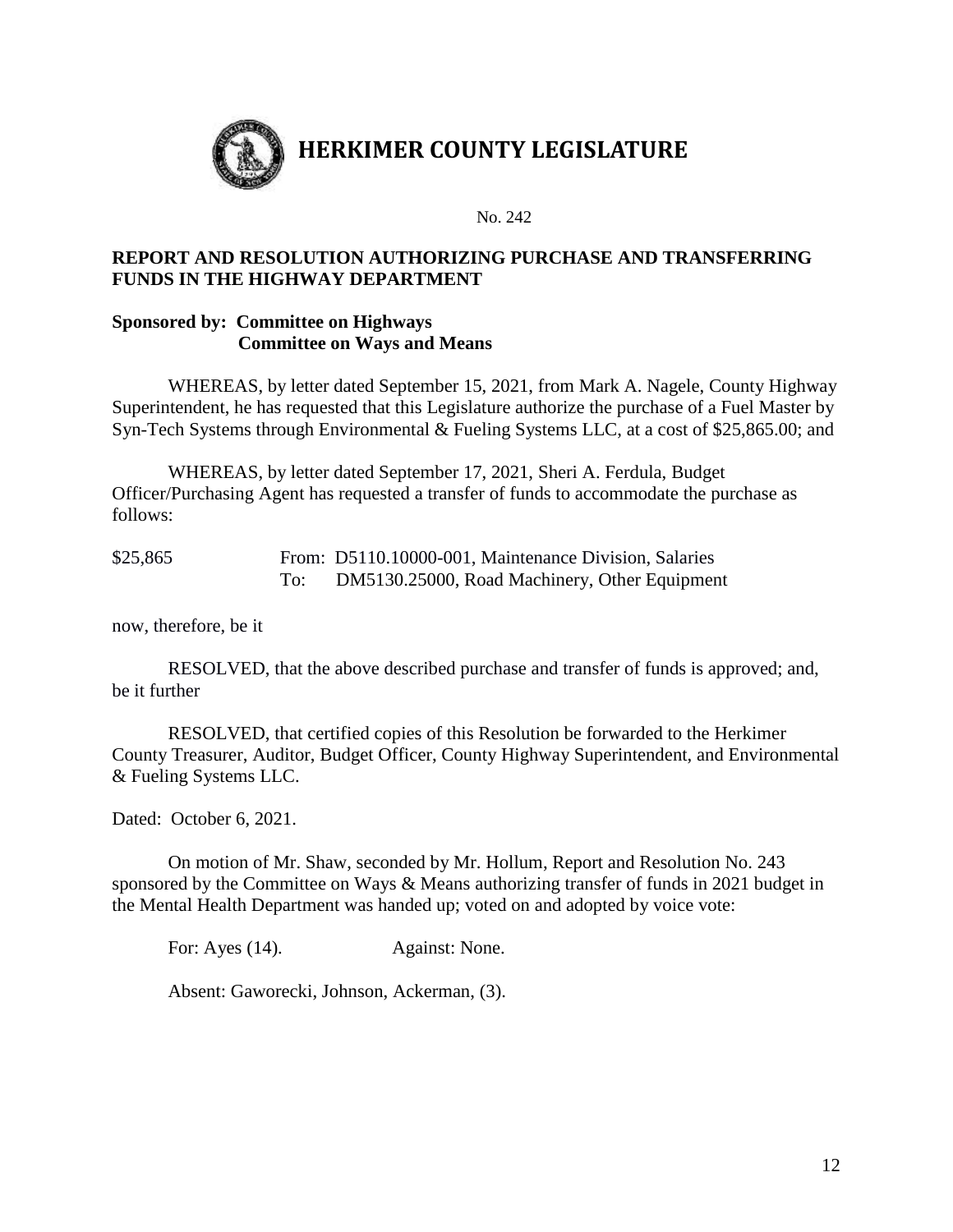

#### **REPORT AND RESOLUTION AUTHORIZING TRANSFER OF FUNDS IN 2021 BUDGET IN MENTAL HEALTH DEPARTMENT**

#### **Sponsored by: Committee on Ways & Means**

WHEREAS, your Committee on Ways and Means, to which was referred a communication from Sheri Ferdula, Budget Officer, dated September 17, 2021, submitting a request for transfer of funds for additional funding for consultants in the Mental Health Department, reports that we have examined said communication, inquired into the subject matter thereof, and recommend that said transfer be made and offer the following Resolution:

RESOLVED, that the Herkimer County Treasurer be, and she hereby is, authorized and directed to transfer the following sum from and to the following accounts in the 2021 Budget:

\$155,000 From: A6100.40000, Medicaid, Contractual Expense To: A4320.44000-350, Mental Health, Consultants

and, be it further

RESOLVED, that certified copies of this Resolution be forwarded to the Herkimer County Treasurer, Auditor, Budget Officer, and Director of Mental Health.

Dated: October 6, 2021.

On motion of Mr. Shaw, seconded by Mr. Manno, Report and Resolution No. 244 sponsored by the Committee on Human Resources and the Committee on Ways & Means accepting grant funding, authorizing signatures, creating project number, and amending 2021 budget was handed up; voted on and adopted by voice vote:

For: Ayes (14). Against: None.

Absent: Gaworecki, Johnson, Ackerman, (3).



No. 244

#### **REPORT AND RESOLUTION ACCEPTING GRANT FUNDING, AUTHORIZING**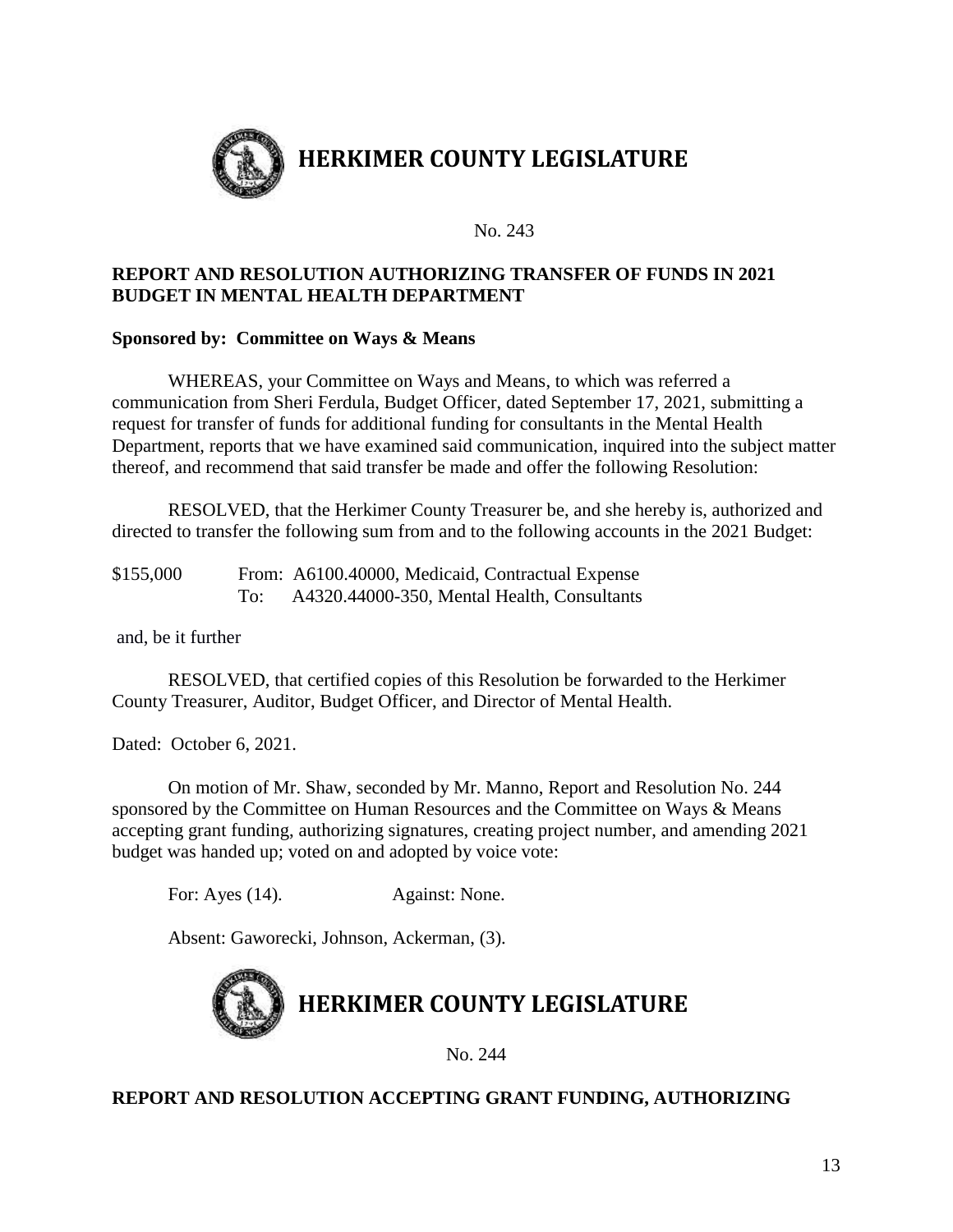#### **SIGNATURES, CREATING PROJECT NUMBER, AND AMENDING 2021 BUDGET**

#### **Sponsored by: Committee on Human Resources Committee on Ways and Means**

WHEREAS, Resolution No. 261 of 2019 accepted Substance Abuse and Mental Health Services Administration "System of Care Expansion and Sustainability" Grant Funding for the period of September 30, 2019 to September 29, 2023; and

WHEREAS, by letter dated September 16, 2021, Christina Cain, Director of Public Health, has requested to amend the budget to include the year three allocation for the award, in the amount of \$989,447, effective September 30, 2021 through September 29, 2022; and

WHEREAS, by letter dated September 17, 2021, from Sheri A. Ferdula, Budget Officer/Purchasing Agent, this Legislature is advised that Project PH20-3 be established for these funds and that the 2021 budget be amended; now, therefore, be it

RESOLVED, that the above described grant is hereby accepted and that the 2021 budget be amended as follows:

| Revenue:                                                     |           |           |           |
|--------------------------------------------------------------|-----------|-----------|-----------|
| A4189N.4489N, Care Exp. and Sus. Grant, Federal, Proj PH20-3 |           | From: \$0 |           |
|                                                              |           | To:       | \$989,447 |
| Expense:                                                     |           |           |           |
| A4189N.44000, Care Exp. and Sus. Grant, Contracted Svs.      | From: \$0 |           |           |
| Proj PH $20-3$                                               |           | To:       | \$989,447 |

and, be it further

RESOLVED, that the Chairman of the Legislature be authorized to e-sign the grant document; and, be it further

RESOLVED, that certified copies of this Resolution be forwarded to the Herkimer County Treasurer, Auditor, Budget Officer, Director of Public Health, Executive Director of the Youth Bureau, and Commissioner of Social Services.

Dated: October 6, 2021.

On motion of Mr. Smith, seconded by Mr. Hollum, Report and Resolution No. 245 sponsored by the Committee on Human Resources and the Committee on Ways & Means extending grant in Public Health was handed up; voted on and adopted by voice vote:

For: Ayes (14). Against: None.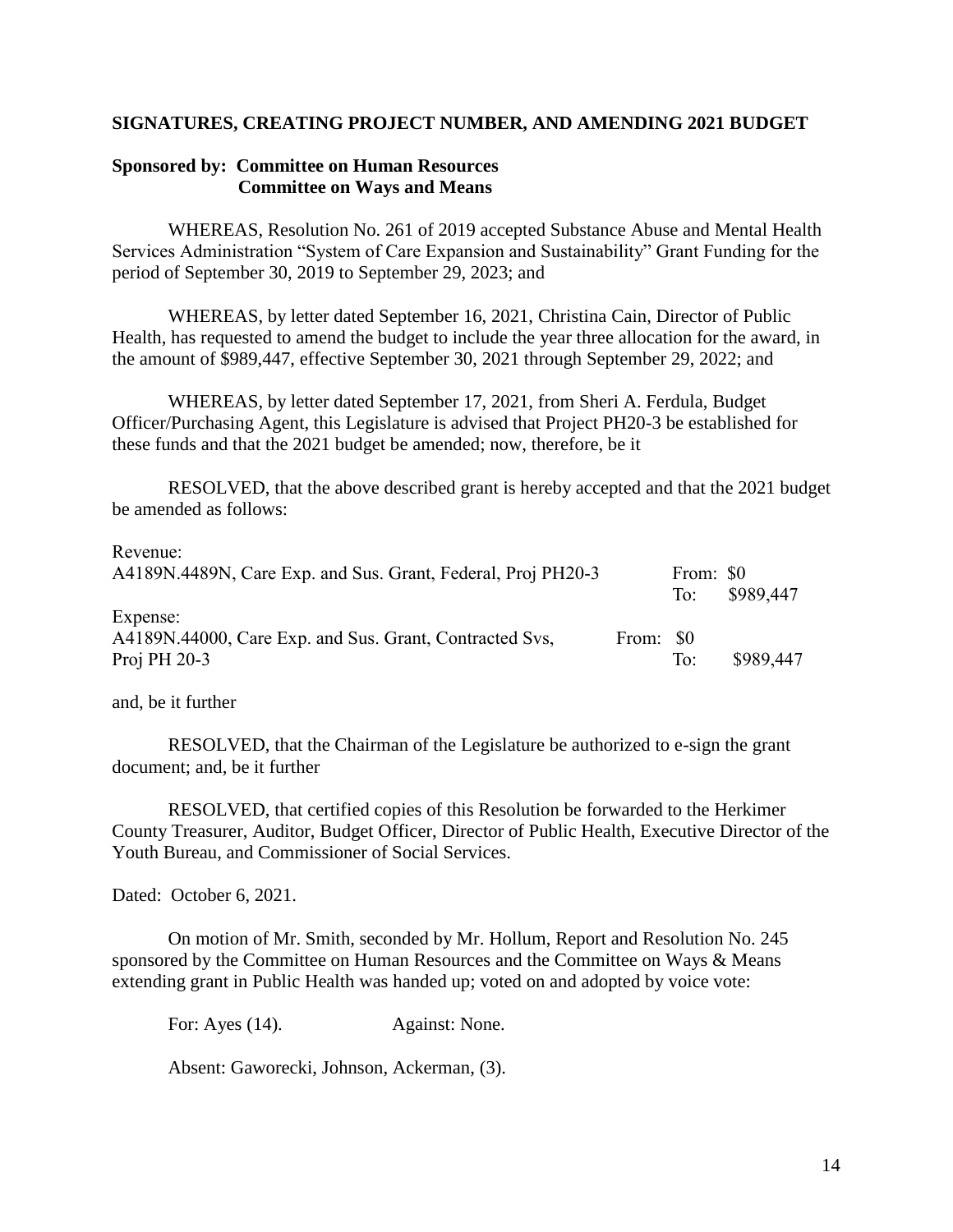

#### **REPORT AND RESOLUTION EXTENDING GRANT IN PUBLIC HEALTH**

#### **Sponsored by: Committee on Human Resources Committee on Ways and Means**

WHEREAS, Resolution No. 279 of 2017 accepted a grant from the Health Foundation of Central and Western New York in the amount of \$7,000, which was extended by Resolution No. 11 of 2019 and Resolution No. 85 of 2020; and

WHEREAS, by letter dated August 27, 2021, Christina Cain, Director of Public Health, has requested to extend the grant associated with Resolution No. 279 of 2017 for the period of November 1, 2017 through February 1, 2023; now, therefore, be it

RESOLVED, that said grant period is extended for a period of November 1, 2017 through February 1, 2023, and that the Chairman of this Legislature is hereby authorized to execute any documents in connection with said grant extension; and, be it further

RESOLVED, that certified copies of this Resolution be forwarded to the Herkimer County Treasurer, Auditor, Budget Officer, and Director of Public Health.

Dated: October 6, 2021.

On motion of Mr. Manno, seconded by Mr. Stephens, Report and Resolution No. 246 sponsored by the Committee on Human Resources and the Committee on Ways & Means amending Resolution No. 172 of 2021 accepting grant and authorizing contracts in DSS for Non-Residential Domestic Violence Program was handed up; voted on and adopted by voice vote:

For: Ayes (14). Against: None.

Absent: Gaworecki, Johnson, Ackerman, (3).



No. 246

#### **REPORT AND RESOLUTION AMENDING RESOLUTION NO. 172 OF 2021 ACCEPTING GRANT AND AUTHORIZING CONTRACT IN DEPARTMENT OF SOCIAL SERVICES FOR NON-RESIDENTIAL DOMESTIC VIOLENCE PROGRAM**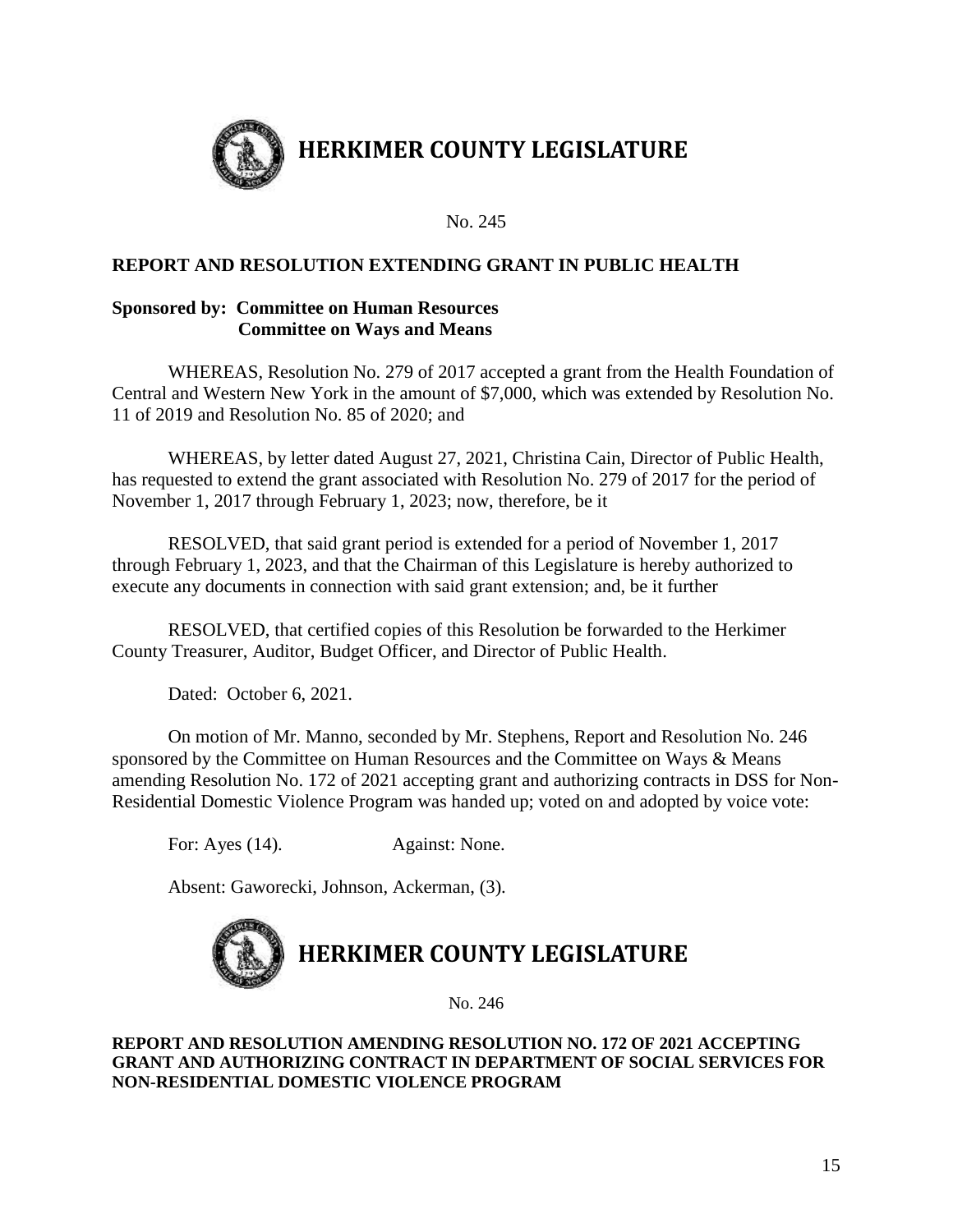#### **Sponsored by: Committee on Human Resources Committee on Ways and Means**

WHEREAS, Resolution No. 172 of 2021 accepted a grant and authorized a contract in the Department of Social Services for a Non-Residential Domestic Violence Program; and

WHEREAS, by letter dated September 16, 2021 from Timothy J. Seymour, Commissioner of Social Services, this Legislature is advised that the award of 2020-2021 funding in the amount of \$25,000 from the New York State Office of Children and Family Services to expand/enhance core services provided by approved Non-Residential Domestic Violence Services was accepted by Resolution No. 172 of 2021, and advised that since that time OCFS has advised that the TANF Non-Residential Violence Services allocations for SFY 2021-2022 have been released, also in the amount of \$25,000, and further requests a contract be entered into with Catholic Charities of Herkimer County to provide these services; now, therefore, be it

RESOLVED, that this Legislature accepts 2020-2021 funding from the New York State Office of Children and Family Services, for the period beginning October 1, 2019 to September 30, 2022, in the amount of \$25,000, and accepts 2021-2022 funding, for the period beginning October 1, 2020 through June 30, 2022, in the amount of \$25,000; and, be it further

RESOLVED, that this Legislature authorizes the following agreements between Catholic Charities of Herkimer County, 61 West Street, Ilion, New York, and the Herkimer County Department of Social Services:

- Not to exceed \$25,000 for the provision of TANF Non-Residential Domestic Violence Services for the period of October 1, 2021 through September 30, 2022
- Not to exceed \$25,000 for the provision of TANF Non-Residential Domestic Violence Services for the period of October 1, 2021 through June 30, 2022

and, be it further

RESOLVED, that the Chairman of this Legislature is hereby authorized to execute said contracts on behalf of the County of Herkimer, with said contract subject to the approval of the Herkimer County Attorney; and, be it further

RESOLVED, that said program shall continue so long as 100% reimbursement is available from the State of New York; and, be it further

RESOLVED, that certified copies of this Resolution be forwarded to the Herkimer County Treasurer, Auditor, Budget Officer, Commissioner of Social Services, and Catholic Charities of Herkimer County.

Dated: October 6, 2021.

On motion of Mr. Stephens, seconded by Mr. Russell, Report and Resolution No. 247 sponsored by the Committee on Ways & Means authorizing and approving a settlement agreement to an action relating to the opioid crisis was handed up; voted on and adopted by voice vote:

For: Ayes (14). Against: None.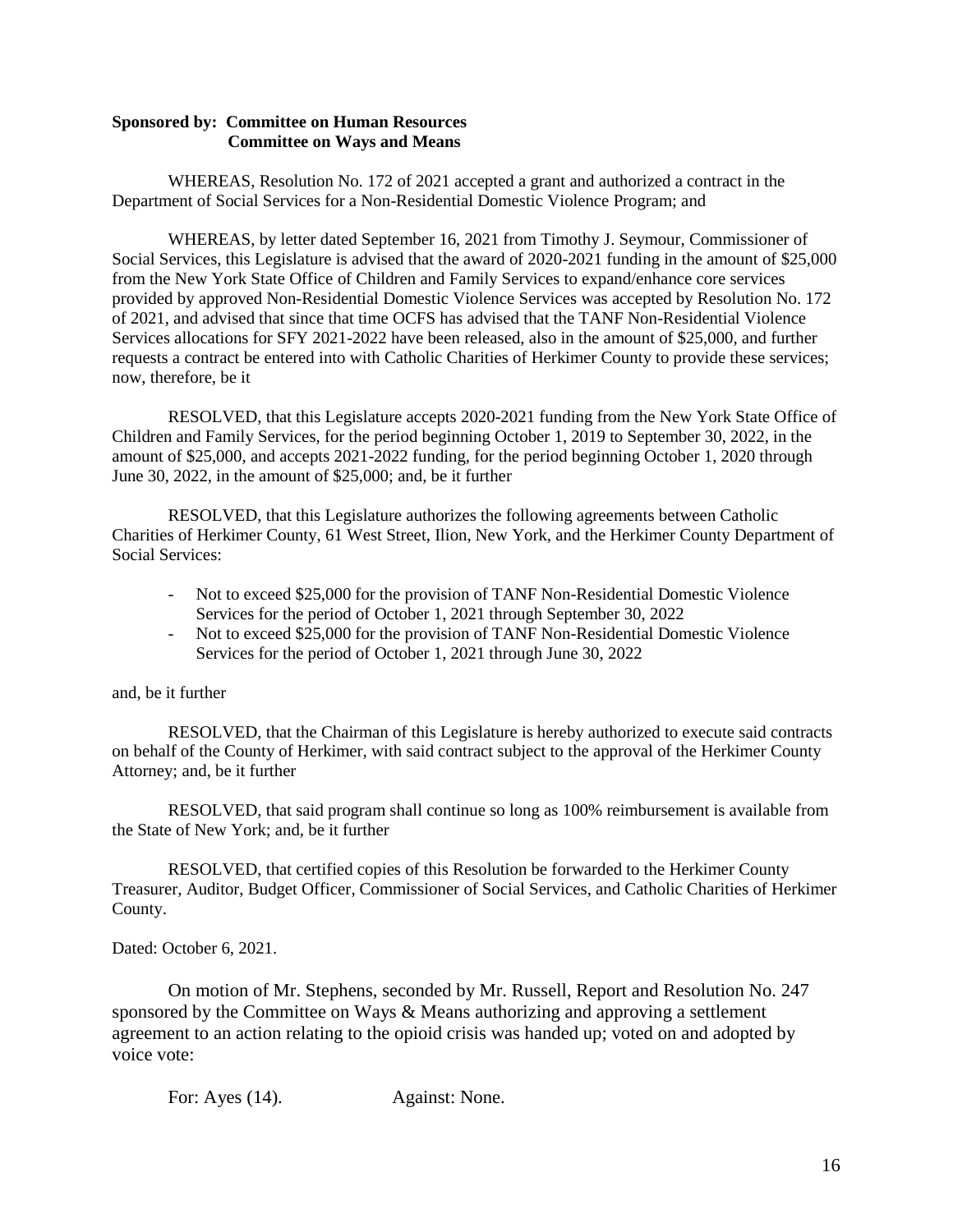Absent: Gaworecki, Johnson, Ackerman, (3).



No. 247

#### **REPORT AND RESOLUTION AUTHORIZING AND APPROVING A SETTLEMENT AGREEMENT TO AN ACTION RELATING TO THE OPIOID CRISIS**

#### **Sponsored by: Committee on Ways & Means**

WHEREAS, there is pending the matter of County of Suffolk v. Purdue Pharma L.P., et al, under Index No. 400000/2017 in the Supreme Court, Suffolk County, regarding the opioid addiction crisis, in which the County of Herkimer is a named Plaintiff in the action (the "Action"); and

WHEREAS, the Action is against several defendants, including Manufacturers of Opioids, Distributors of Opioids and Retail Chain Pharmacies; and

WHEREAS, the Action alleges several causes of action against defendants, McKesson Corporation, Cardinal Health, Inc., AmerisourceBergen Drug Corporation, PSS World Medical, Inc., Kinray, LLC, Bellco Drug Corporation and American Medical Distributors, Inc. (hereafter "the Distributors") based on claims that these distributors contributed to the opioid epidemic; and

WHEREAS, the New York State Attorney General's Office has entered into a settlement agreement with the Distributors with said proposed settlement being offered to all political subdivisions in New York State to resolve all governmental claims in New York State against the above Distributors; and

WHEREAS, the Distributors have offered to settle the County of Herkimer's claims against them by paying the sum of between \$977,947.49 (Worst Case Scenario Value) and \$1,727,530.24 (Best Case Scenario Value) over eighteen (18) years, and agreeing to implement injunctive relief under a controlled substance monitoring program; and

WHEREAS, it is in the best interest of the County of Herkimer to resolve this matter with respect to the Distributors without further litigation and enter into the proposed New York Settlement Sharing Agreement ("Agreement") to avoid protracted litigation; now, therefore, be it

RESOLVED, that the Chairman of the Herkimer County Legislature is authorized, subject to County Attorney approval, to execute the proposed New York State Settlement Agreement in a form substantially similar thereto and to execute such other documents as may be necessary and appropriate to effectuate the settlement with the Distributors; and, be it further

RESOLVED, that certified copies of this Resolution be forwarded to the Herkimer County Treasurer, Auditor, Budget Officer, County Attorney, Herkimer County Personnel Officer, and Simmons Hanly Conroy.

Dated: October 6, 2021.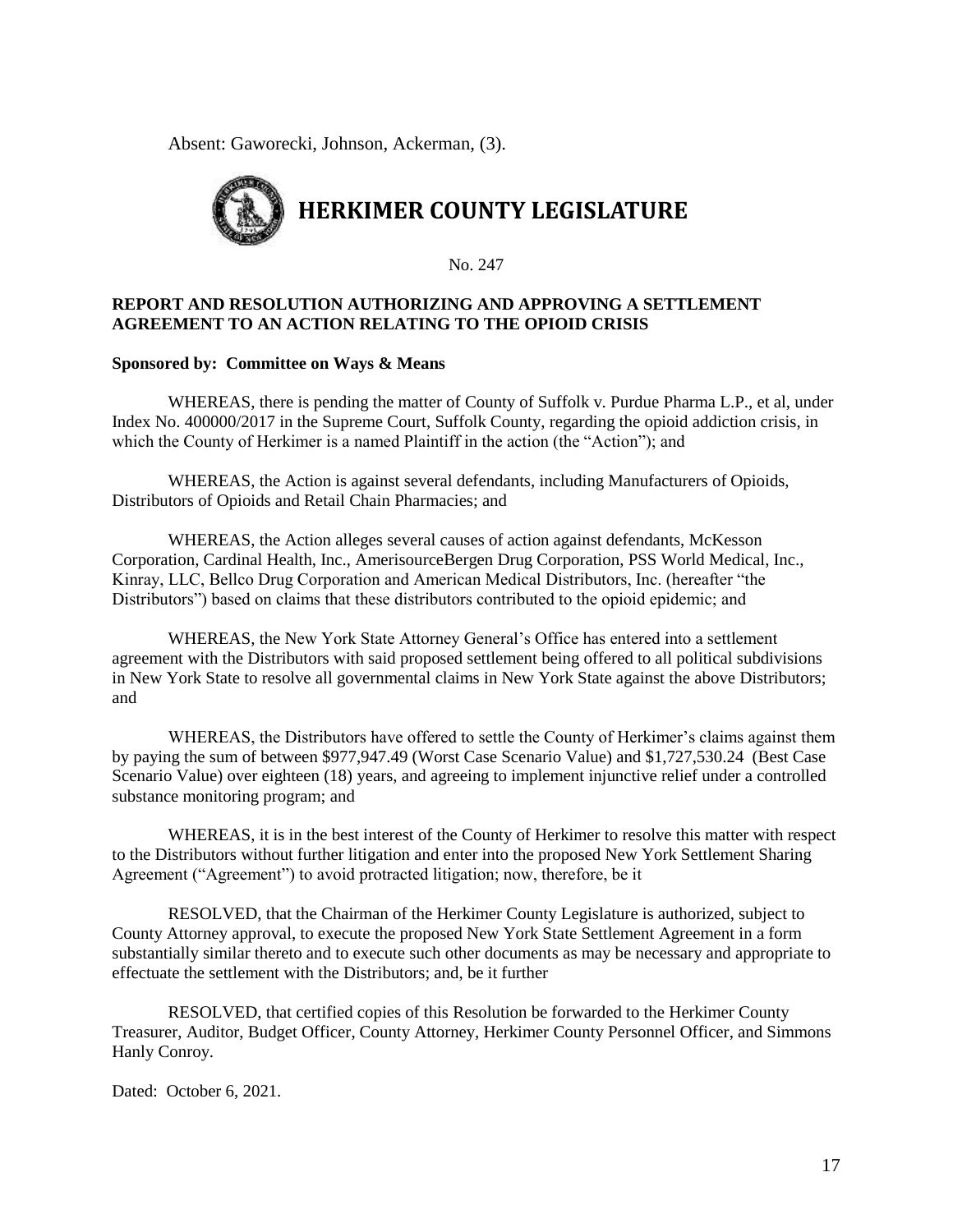On motion of Mr. Malta, seconded by Mr. Donley, Report and Resolution No. 248 sponsored by the Committee on County Planning & Development and the Committee on Ways & Means authorizing sub-lease agreement with the Office of Adult Career and Continuing Education Services was handed up; voted on and adopted by voice vote:

For: Ayes (14). Against: None.

Absent: Gaworecki, Johnson, Ackerman, (3).



No. 248

#### **REPORT AND RESOLUTION AUTHORIZING SUB-LEASE AGREEMENT WITH THE OFFICE OF ADULT CAREER AND CONTINUING EDUCATION SERVICES**

#### **Sponsored by: Committee on County Planning & Development Committee on Ways & Means**

WHEREAS, by letter dated September 17, 2021 from Karin Piseck, Director of Employment and Training, your Committee has been advised that it is necessary to enter into a sub-lease agreement with the NYS Education Department on behalf of the Office of Adult Career and Continuing Education Services-Vocational Rehabilitation (ACCES-VR) for use of office space at the Working Solutions One Stop Center located at 320 North Prospect Street, Herkimer, New York; and

WHEREAS, said agreement would be for a term of three years commencing October 1, 2021 through September 30, 2024 and will provide office space in the Working Solutions One Stop Center for use by the Office of Adult Career and Continuing Education Services for the purpose of assisting and serving its customers, with payment to the County to be in the amount of \$583.33 per month as a fixed rate for the lease period, payable quarterly; now, therefore, be it

RESOLVED, that the Chairman of this Legislature is hereby authorized to execute a sublease Agreement on behalf of the County of Herkimer with the Office of Adult Career and Continuing Education Services, containing the above terms and conditions, with further terms and conditions subject to the approval of the Herkimer County Attorney; and, be it further

RESOLVED, that the Chairman of this Legislature is further authorized to enter into annual renewals of said agreement, after the expiration of the current agreement, upon the same or more favorable terms and conditions; and, be it further

RESOLVED, that certified copies of this Resolution be forwarded to the Herkimer County Treasurer, Auditor, Budget Officer, Director of Employment and Training, and the Office of Adult Career and Continuing Education Services.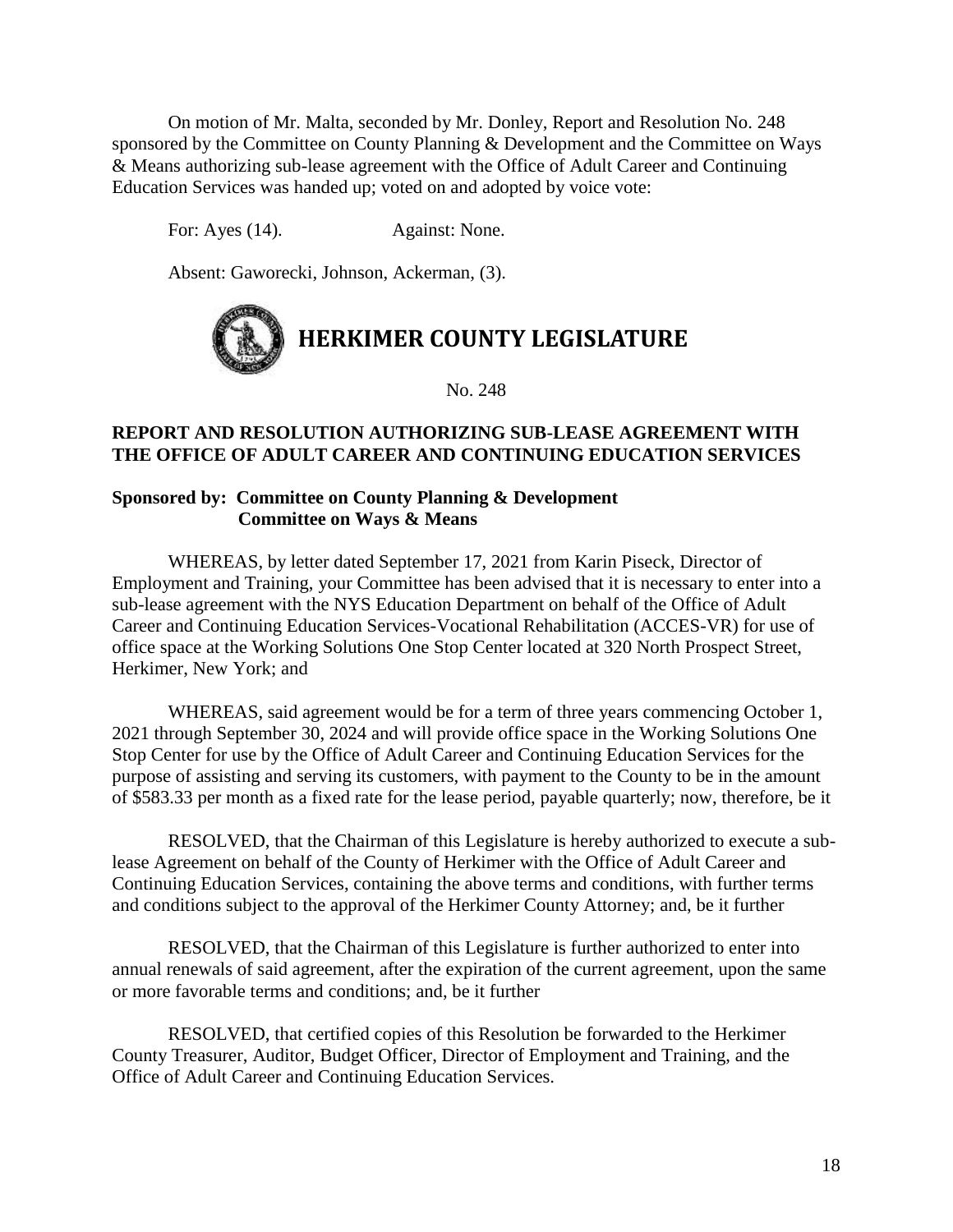Dated: October 6, 2021.

On motion of Mr. Russell, seconded by Mr. Smith, Report and Resolution No. 249 sponsored by the Committee on Ways & Means amending part time salary schedule to create temporary position in Herkimer County Treasurer's Office was handed up; voted on and adopted by roll call vote:

For: Malta, Schrader, Hollum, Stephens, Keeler, Brezinski, Manno, Smith, Bono, Donley, Campione, Russell, Shaw, Weakley (14).

Against: None. Absent: Gaworecki, Johnson, Ackerman, (3).



No. 249

#### **REPORT AND RESOLUTION AMENDING PART TIME SALARY SCHEDULE TO CREATE POSITION IN HERKIMER COUNTY TREASURER'S OFFICE**

#### **Sponsored by: Committee on Ways and Means**

WHEREAS, by letter dated October 4, 2021 from Steven R. Billings, Personnel Officer, he has requested that the part-time Salary Schedule be amended to establish a temporary position of part-time County Property Agent at the hourly rate of \$20.00 per hour in Account A1326; and

WHEREAS, your committees have been advised that the appropriate salary for said position should be \$20.00 per hour and be in effect from October 12, 2021 through November 30, 2021; and

WHEREAS, your committees have taken this matter under advisement and recommend said change; now, therefore, be it

RESOLVED, that one temporary part-time position of County Property Agent in the parttime Salary Schedule is hereby established at the hourly rate of \$20.00 per hour in Account A1326, effective from October 12, 2021 through November 30, 2021; and, be it further

RESOLVED, that certified copies of this Resolution be forwarded to the Herkimer County Treasurer, Auditor, Budget Officer, and Personnel Officer.

Dated: October 6, 2021.

Chairman Bono stated that pursuant to Rule 6(12) they would proceed with comments by Legislators. The following Legislators made a comment: Legislator Russell and Chairman Bono.